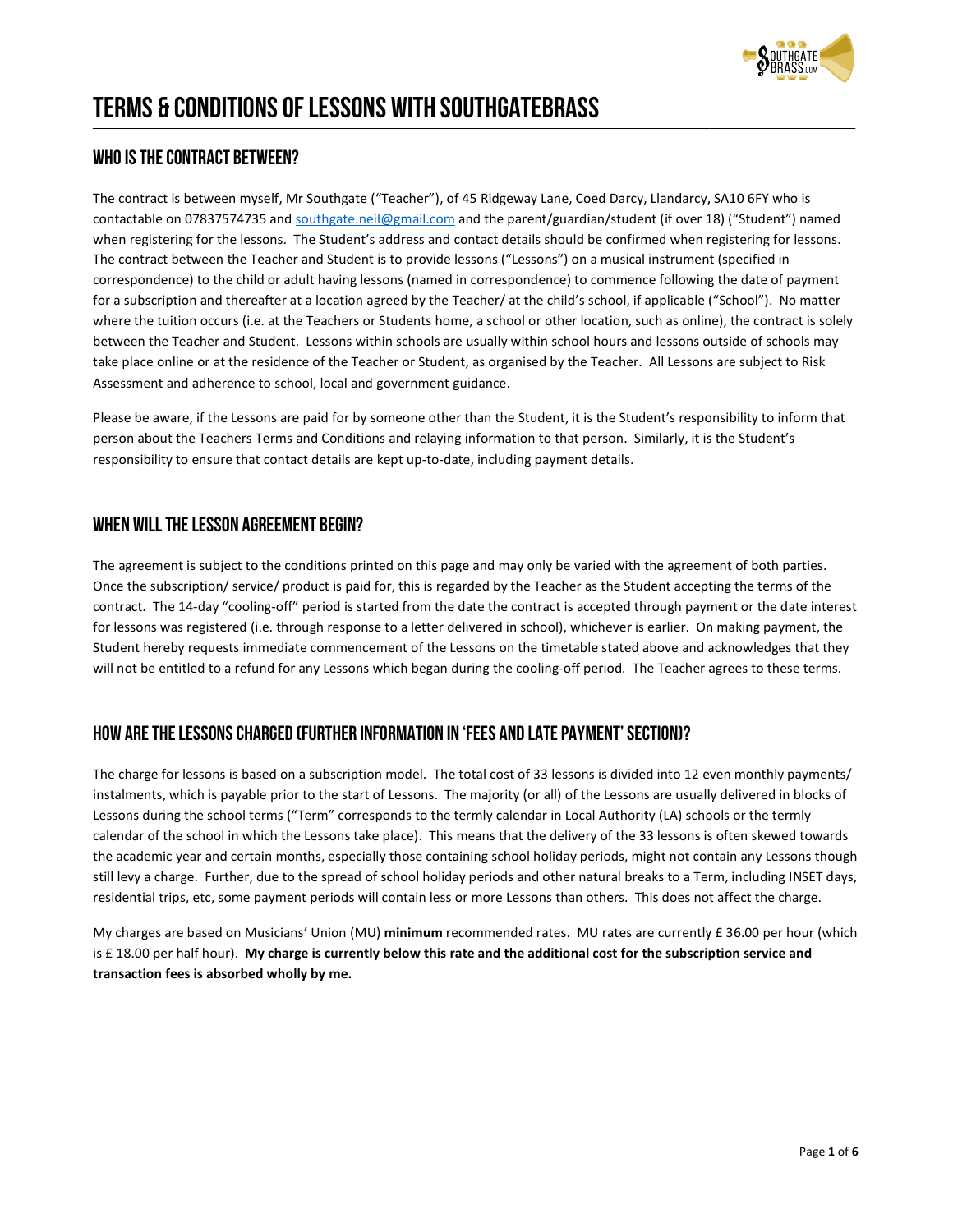

# what lesson options are available & why are there different durations offered?

The 15 minute subscription is often popular in primary schools for beginner Students. The lessons tend to be extremely focused and do show good progression, where the student is attentive for the full period. This is currently £ 24.10 per month (equivalent c. £ 8.76 per quarter hour lesson). The lessons tend to be extremely focused<br>is currently £ 24.10 per month (equivalent<br>nts. This is currently £ 48.20 per month

The 30 minute subscription is the most common for private and more advanced students. This is currently £ 48.20 per month (equivalent c. £ 17.53 per half hour lesson).

The 45 minute subscription (currently £ 72.30 per calendar month) and 60 minute subscription (currently £ 96.40) options are<br>preferred by some, though subject to availability and agreement with the school, if applicable. preferred by some, though subject to availability and agreement with the school, if applicable. The 45 minute subscription (currently £ 72.30 per calendar month) and 60 minute subscription (currently £ 96.40) options are<br>preferred by some, though subject to availability and agreement with the school, if applicable.<br>S

ad-hoc lessons that may not fit in the 33 lessons per year model and/ or for anyone wishing to purchase additional lessons. The<br>individual lesson cost is slightly more expensive per lesson than the subscription model, beca individual lesson cost is slightly more expensive per lesson than the subscription model, because I would like to encourage use of ad-hoc lessons that may not fit in the 33 lessons per year model and/ or for anyone wishing to purchase additional lessons. The<br>individual lesson cost is slightly more expensive per lesson than the subscription model, beca every transaction – I currently absorb all this cost).

Group Tuition (3 or more students) is sometimes available in schools (and strongly dependent on rules considering the COVID pandemic) and the charge reflects less contact time for each student. Group lesson are usually 20 minutes in duration. This is currently £ 16.10 per month (c. £ 5.86 per lesson). This option is *only* available if rules agree and the group numbers can be adequately presented to the Teacher prior to enrolment

## Group projects

adequately presented to the Teacher prior to enrolment.<br>**GROUP PROJECTS**<br>Because I believe music is a communal activity, there are occasions throughout a school year where Student Lessons might be combined (considering COVID guidelines), because there are composition and performance tasks that work better for child combined (considering COVID guidelines), because there are composition and performance tasks that work better for child<br>development when delivered this way. These are often very rewarding for the children that take part – children performed for the local Mayor, for example. In these instances the contact time would be moderated to ensure value is<br>retained – for example, an individual 30 minute lesson would be increased to a joint 45 minute retained – for example, an individual 30 minute lesson would be increased to a joint 45 minute session. In a gr circumstance would be increased to an hour or more of contact. On occasion, several hours may be dedicated towards a circumstance would be increased to an hour or more of contact. On occasion, several hours may be dedicated towards a<br>community project. If you do not wish your child to be involved in these types of activities and retain t durations, please let me know.

# The Cooling-Off Period

You have the right to cancel within 14 days without giving any reason under the Consumer Contracts (Information, Cancellation and Additional Charges) Regulations 2013. The cooling-off period will expire after 14 days from the day of the conclusion of this contract. The period starts from the date of this agreement or the date interest for lessons was registered. To exercise the right<br>to cancel, you must inform the Teacher of your decision to cancel this contract by a clear to cancel, you must inform the Teacher of your decision to cancel this contract by a clear statement (e.g. a letter sent by post or email). To meet the cancellation deadline, it is sufficient for you to send your communication concerning your exercise of the<br>right to cancel before the cooling-off period has expired. right to cancel before the cooling-off period has expired. is y project. If you do not wish your child to be involved in these types of activities and retain their regular lesson slots/<br>ING-OFF PERIOD<br>the right to cancel within 14 days without giving any reason under the Consumer within 14 days without giving any reason under the Consumer Contracts (Information, Cancellation<br>Jlations 2013. The cooling-off period will expire after 14 days from the day of the conclusion of this<br>rom the date of this a our decision to cancel this contract by a clear statement (e.g. a letter sent by post or<br>it is sufficient for you to send your communication concerning your exercise of the

If you cancel this contract during the cooling-off period, I will reimburse to you all payments received from you unless the services began during the cooling-off period. The Teacher is unable to refund the first monthly charge, where Lessons have begun. The reimbursement shall take place no later than 14 days after the day on which we are informed about your decision to cancel this contract. If you cancel this contract during the cooling-off period, I will reimburse to you all payments received from you unless<br>ices began during the cooling-off period. The Teacher is unable to refund the first monthly charge, w

Students that have already started lessons (more than 14 days before the date of this agreement) and/ or made ongoing payments to the Teacher have already entered into a contract between the Student and Teacher and the cooling-off period has already expired. ne services began during the cooling-off period. The Teacher is unable to refund the first monthly charge, where Lessons have<br>egun. The reimbursement shall take place no later than 14 days after the day on which we are inf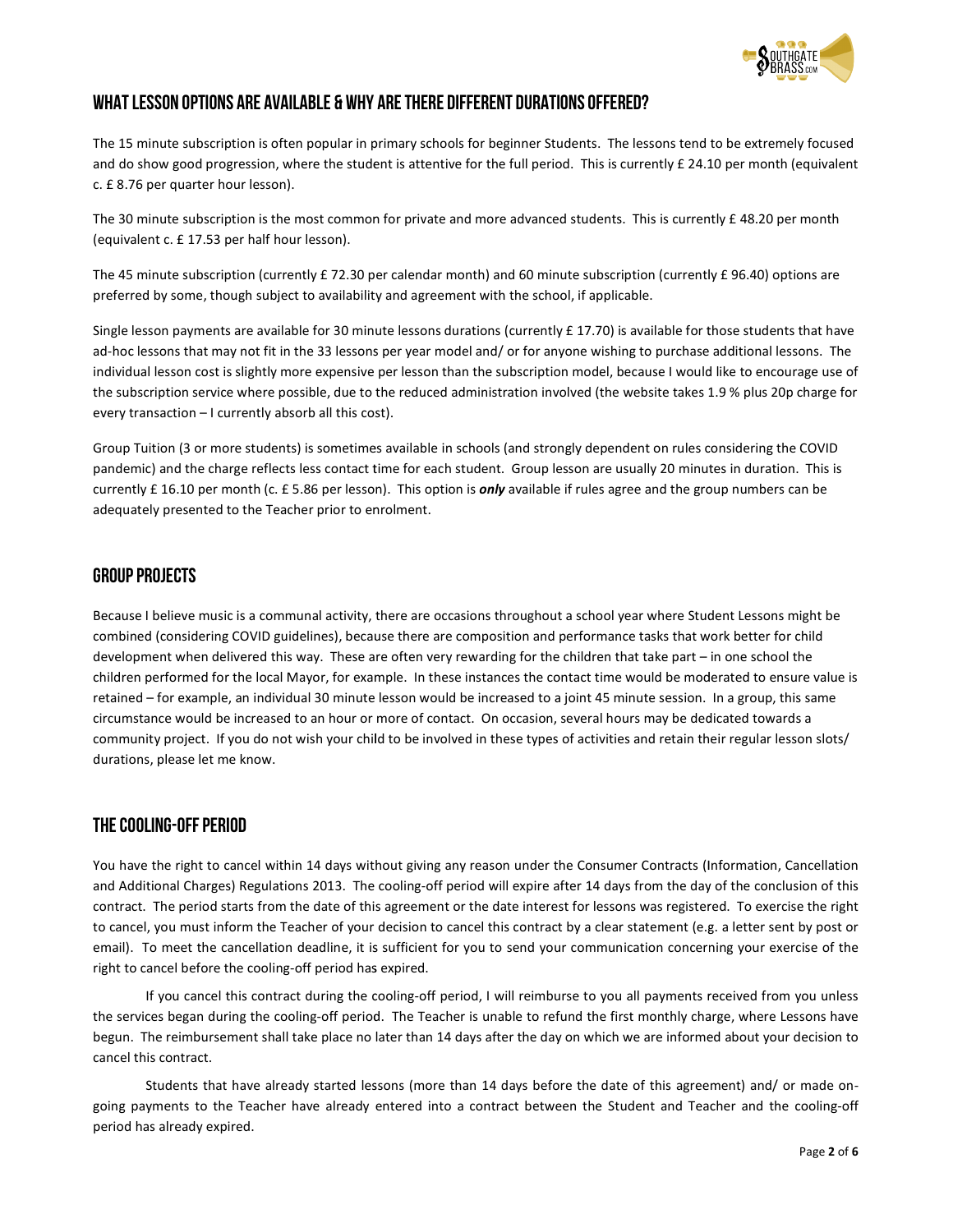

# Fees and Late Payment

THE STAND LATE PAYMENT<br>Lesson fees are subject to annual review. Where Lesson fees are increased as a result of such a review, the Teacher shall endeavour to give the Student at least one months' notice of such increase. The Student shall have the right to terminate this<br>agreement immediately on written notice to the Teacher without liability to pay for any further agreement immediately on written notice to the Teacher without liability to pay for any further Lessons from the date of the increase in the event that the applicable Lesson fees increase.

 My Lesson fees are based on MU minimum recommended rates and these are usually updated each September, please be aware that my fees will likely be amended each September in line with the MU changes. the event that the applicable Lesson fees increase.<br>
y Lesson fees are based on MU minimum recommended rates and these are usually updated each September, please<br>
hat my fees will likely be amended each September in line w

The lesson delivery target is 33 across the full academic year and although this may be delivered by on average 11 lessons per Term, the Teacher may deliver more or less Lessons in each Term to appropriately meet the target. This accounts for the variable lengths of school Terms and gives scope for rearranged lessons, if required. Payment is by monthly subscription and made by the Student via an automatic recurring payment through the website. The first payment registers for the Lessons and accepts the contract. Thereafter, further payments of the same amount will be scheduled for the same date in each month and accepts the contract. Thereafter, further payments of the same amount will be scheduled for the same date in each month<br>of the year (this date could however be delayed as a result of Bank Holidays, for example). Paymen or debit card using the secure payment gateway. Recurring payments will be debited against the card details provided by the or debit card using the secure payment gateway. Recurring payments will be debited against the card details provided by the<br>Student and should payment fail, Lessons will be suspended. If payment does not go through, for ex you may need to cancel your existing subscription and set-up a new subscription using the new card details, before Lessons can recommence. nt immediately on written notice to the Teacher without liability to pay for any further Lessons from the date of the<br>in the event that the applicable Lesson fees increase.<br>My Lesson fees are based on MU minimum recommende

I reserve the right to claim statutory interest at 8% above the Band of England base rate at the date the debt becomes overdue, in accordance with the Late Payment of Commercial Debts (interest) Act 1998.

in accordance with the Late Payment of Commercial Debts (interest) Act 1998.<br>Fees are paid direct to the Teacher through payment by registering for a product/ service on the website. Alternate payment methodology might be organised with the Teacher, though payment through the website is advised.

#### Missed Lessons

Any Lesson missed by the Student shall be paid for unless otherwise agreed with the Teacher. If the Teacher is unavailable to Any Lesson missed by the Student shall be paid for unless otherwise agreed with the Teacher. If the Teacher is unavailable to<br>give any scheduled Lesson, the Lesson will be carried forward to another date. If this is not po used to pay for a future Lesson. An online replacement lesson may be offered at the discretion of the Teacher (please see additional details under COVID 19 heading). pay for a future Lesson. An online replacement lesson may be offered at the discretion of the Teacher (please see<br>al details under COVID 19 heading).<br>It is the Students responsibility to inform the Teacher of anything or e I reserve the right to claim statutory interest at 8% above the Band of England base rate at the date the debt becomes<br>
due, in accordance with the Late Payment of Commercial Debts (interest) Act 1998.<br>
Fees are paid direc

such as a school trip, holiday, illness or other absence. Please give at least one weeks' notice of any absence to enable the Teacher to consider alternatives. The Teacher will consider each circumstance on its own merit. If the Teacher chooses to waive any right or remedy under this agreement or otherwise (for example, if the Teacher chooses to waive fees for any Lessons which the Student does not attend) this shall not mean that he must do so in future or that he waives any other rights or remedies. used to pay for a future Lesson. An online replacement lesson may be offered at the discretion of the Teacher (please see<br>additional details under COVID 19 heading).<br>It is the Students responsibility to inform the Teacher

It is the responsibility of the Student to ensure they arrive at the Lesson on time. If the Student arrives for their lesson more than 10 minutes late (without prior notification), it is agreed that the Lesson be counted as missed. Where applicable, a<br>timetable will be provided to the school and published on school premises. The timetable is sub timetable will be provided to the school and published on school premises. The timetable is subject to change and the Student should check the notice board regularly for amendments.

If the School is closed or the Teacher is otherwise prevented by the School from conducting any Lesson or Lessons, the<br>shall not be obliged to conduct any such Lesson or Lessons without liability to the Student. In the eve Teacher shall not be obliged to conduct any such Lesson or Lessons without liability to the Student. In the event the school is Teacher shall not be obliged to conduct any such Lesson or Lessons without liability to the Student. In the event the school is<br>closed, due to COVID or similar event, the Teacher may be able to offer an online lesson repla below).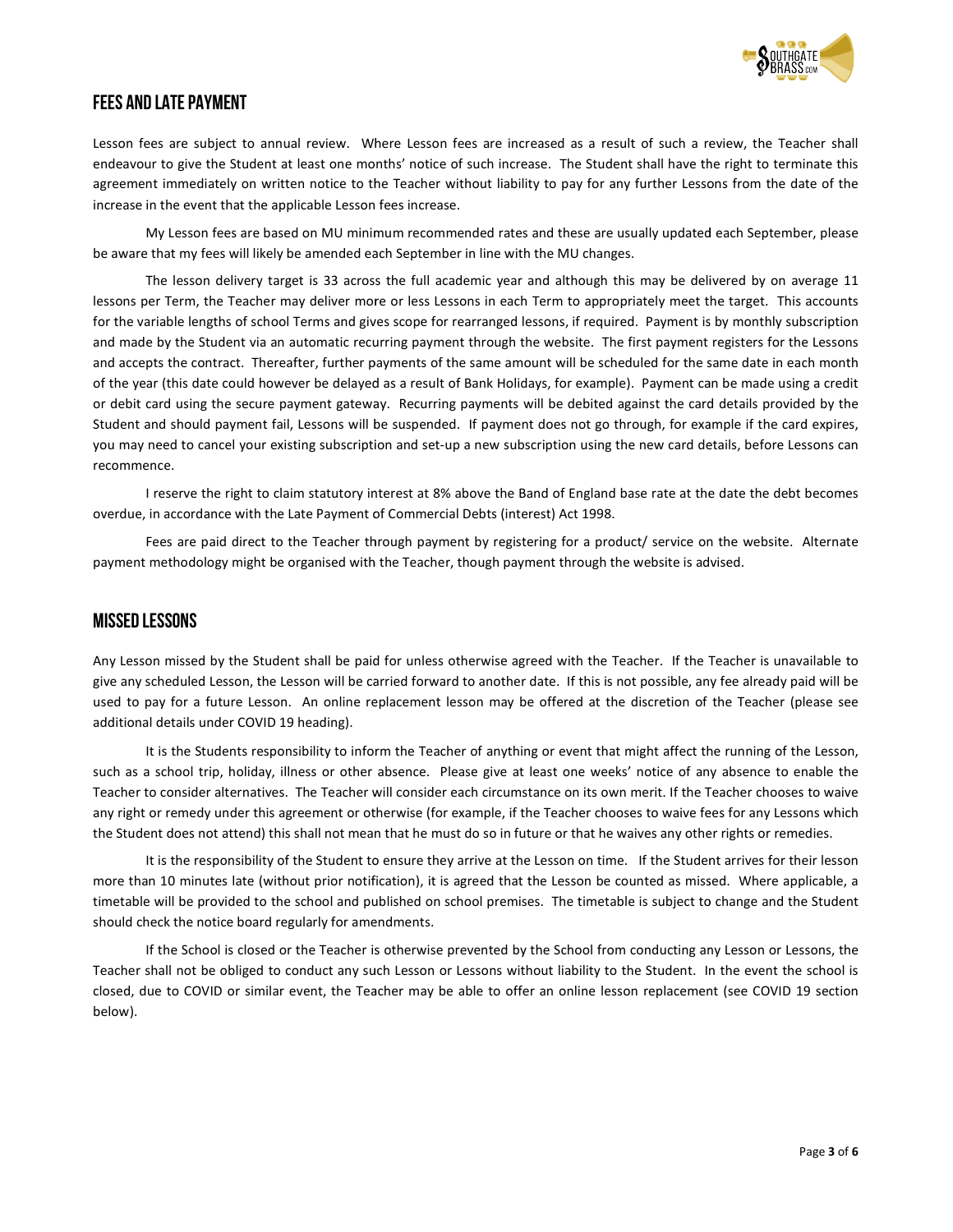

# Additional Lessons

Extra Lessons may be scheduled during holiday periods or at any other time by mutual agreement and at a cost mutually agreed between the Student and the Teacher. If the Teacher is not able to provide such extra School being closed or for any other reasons, the location of such lessons shall be agreed between the Teacher and the Student.<br>Online lessons will be offered in the first instance, where face-to-face is inadvisable. Online lessons will be offered in the first instance, where face-to-face is inadvisable. **EXTRONAL LESSONS**<br>Extra Lessons may be scheduled during holiday periods or at any other time by mutual agreement and at a cost mutually agreed<br>Detween the Student and the Teacher. If the Teacher is not able to provide suc Lessons may be scheduled during holiday periods or at any other time by mutual agreement and at a cost mutually agreed<br>een the Student and the Teacher. If the Teacher is not able to provide such extra Lessons at the School

### Termination of Agreement

Due to the 33 week subscription model, if the Student wishes to cancel their lessons and delivery exceeds payment (i.e. more lessons have been delivered than have been paid for), the Student will not be able to cancel until the delivered lessons have<br>been paid for. For example, if 33 lessons have already been delivered, the Student will need to been paid for. For example, if 33 lessons have already been delivered, the Student will need to continue paying until the annual been paid for. For example, if 33 lessons have already been delivered, the Student will need to continue paying until the annual<br>renewal date (the date they signed up for lessons) – this is because the 33 lessons may alrea charge for the remaining months is valid. because the 33 lessons may already have been delivered and the<br>refundable, especially if the delivery at the point of cancellation is

If a Student cancels, monies paid to that point are non-refundable, especially if the delivery at the point of cancellation is behind payments made. With the annual charges in mind, please be aware that music tuition will continue automatically from one academic year to the next unless cancellation notice is received and the Student cancels their payments appropriately (se below) on the website. behind payments made. With the annual charges in mind, please be aware that music tuition will continue automatically from<br>one academic year to the next unless cancellation notice is received and the Student cancels their year to the next unless cancellation notice is received and the Student cancels their payments appropriately (see

A decision to discontinue Lessons after the cooling-off period may be taken by the Student or the Teacher in which case A decision to discontinue Lessons after the cooling-off period may be taken by the Student or the Teacher in which case<br>written notice, the period of which is stated below, shall be given by the party seeking to discontinu cancelled by the Student via their online subscription. The Teacher cannot be held liable for any monthly renewal fee paid for in error, as payments are the Students responsibility. ten notice, the period of which is stated below, shall be given by the party seeking to discontinue. The Lessons should be elled by the Student via their online subscription. The Teacher cannot be held liable for any month

(This is reasonable notice). If reasonable notice has been given, the payment for Lessons may be cancelled by the Student v their online account at any time providing the delivered lessons have been paid for (i.e. if the customer wishes to cancel at the end of the Summer Term and has received their lessons entitlement for the academic year, payments should continue until their annual renewal date). (This is reasonable notice). If reasonable notice has been given, the payment for Lessons may be cancelled by the Student<br>their online account at any time providing the delivered lessons have been paid for (i.e. if the cu Illed by the Student via their online subscription. The Teacher cannot be held liable for any monthly renewal fee paid for in<br>as payments are the Students responsibility.<br>Jotice should be served no later than prior to the e account at any time providing the delivered lessons have been paid for (i.e. if the customer wishes to cancel at the<br>Summer Term and has received their lessons entitlement for the academic year, payments should continue

If notice to discontinue is not given before the end of Term (or no notice is received before the next Term begins), the Student will be liable to pay for 100% of the fees for the following (or  $-$  if no notice is received  $-$  current) Term period (unreasonable notice) – in this instance, the Term period will be treated as "3 monthly renewal payments".

In the event that the Student discontinues Lessons with insufficient notice (this is notice later than reasonable but before the end of a Term period [unreasonable]), the Student will be liable to pay for a minimum of 1 additional month of charges (and a maximum of 3) to ensure delivered lessons are paid for. In the event that the Student discontinues Lessons with insufficient notice (this is notice later than reasonable but before<br>ne end of a Term period [unreasonable]), the Student will be liable to pay for a minimum of 1 add easonable notice) – in this instance, the Term period will be treated as "3 monthly renewal payments".<br>In the event that the Student discontinues Lessons with insufficient notice (this is notice later than reasonable but b

date. The Student is entitled to attend any lessons paid for. Individual circumstances will be considered.

Where fees are not paid and a subscription is cancelled, the Teacher reserves the right, entirely at the Teacher's discretion, to terminate this agreement with immediate effect by giving written notice of termination to the Student. This right to terminate is without prejudice to any other rights the Teacher may have. Should payment be made late, tuition may be reinstated; however, Lessons missed through late payment will be forfeited. Similarly, in the case of the subscriptions, a payment might bounce or not go through due to a banking error, out-of-date card, or other reason outside the control of the Teacher. In this instance, tuition would necessarily discontinue because it can only occur where the payment is successful. Should a failed payment later be rectified, Lessons missed between the date of the failed payment and date of rectification will be forfeited by the Student. Lessons will stop immediately following cancellation of fees. The process of rectification may involve cancelling the existing plan and re-registering using up-to-date payment details. date. The Student is entitled to attend any lessons paid for. Individual circumstances will be considered.<br>Where fees are not paid and a subscription is cancelled, the Teacher reserves the right, entirely at the Teacher's inate this agreement with immediate effect by giving written notice of termination to the Student. This right to<br>the is without prejudice to any other rights the Teacher may have. Should payment be made late, tuition may b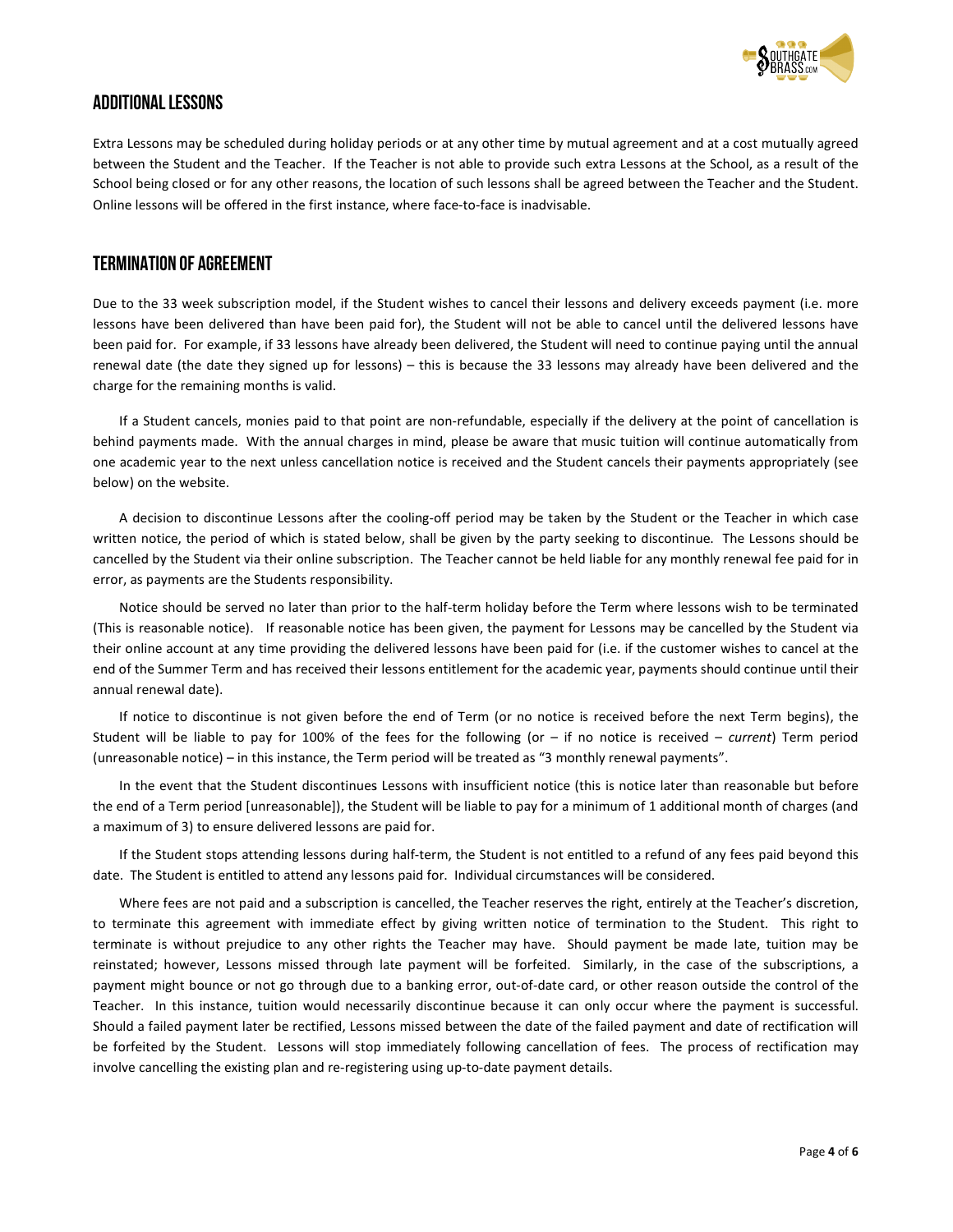

If the Teacher is unable to deliver the full 33 Lessons (through face to face or online) for the Student within the agreed 12 month period or on a pro rata basis from the commencement of the subscription, a refund will be issued for any Lessons not provided. Please be reminded of the rules relating to missed lessons, which might be counted towards the total. If the Teacher is unable to deliver the full 33 Lessons (through face to face or online) for the Student within the agreed 12<br>month period or on a pro rata basis from the commencement of the subscription, a refund will be Teacher is unable to deliver the full 33 Lessons (through face to face or online) for the Student within the agreed 12<br>oid or on a pro rata basis from the commencement of the subscription, a refund will be issued for any L

If the Teacher, in his or her reasonable opinion, feels unable to continue tuition on account of unreasonable conduct by the Student or anyone connected with the Student, the fees for any outstanding lessons will not be refundable.

### Special Circumstance

Student or anyone connected with the Student, the fees for any outstanding lessons will not be refundable.<br>**SPECIAL CIRCUMSTANCE**<br>Should the Teacher stop teaching Lessons at the school for whatever reason, it may not be po The Teacher will refund Lessons paid for in advance that were not delivered. The Teacher will not accept any liability for L Teacher that have not been paid for or Lessons in future periods.

# GENERAL, GUIDANCE, LIABILITY AND COMPLAINTS

Neither party shall be liable to the other party for any breach by the other or any of the terms and conditions herein Neither party shall be liable to the other party for any breach by the other or any of the terms and conditions herein<br>occasioned by any act of God, war, revolution, riot, civil disturbance, strike, lock-out, flood, fire o within the control of such party.

The Student undertakes not to make photocopies of any music without permission.

Examination entries, festivals, competitions or otherwise will only be entered if the Student and Teacher are in agreement. Any entry fees will be paid for by the Student. ndertakes not to make photocopies of any music without permission.<br>htries, festivals, competitions or otherwise will only be entered if the Student and Teache<br>be paid for by the Student.<br>responsible for the insurance of th

The Student is responsible for the insurance of the Student's instrument.

In the interests of the Student's wellbeing whilst in the Teacher's care, the Teacher must be informed of any medical or other condition affecting the Student. ie interests of the Student's wellbeing whilst in the Teacher's care, the Teacher must be informed of any medical or<br>ndition affecting the Student.<br>e Student is under eighteen, the Student's parent or guardian gives permis

If the Student is under eighteen, the Student's parent or guardian gives permission for the Teacher to teach the Student.

The Teacher is a member of the Musicians Union (MU) and agrees to abide by the MU's code of Conduct, a copy of which can be obtained from the MU, whose address is 60-62 Clapham Road, London, SW9 011.

It is important to note that whilst the Teacher will use his best endeavours to ensure the Student makes satisfactory progress, this cannot be guaranteed. In particular, careful regular practice, as advised by the Teacher, is a prerequisite of success on any musical instrument or in any musical endeavour. It is important to note that whilst the Teacher will use his best endeavours to ensure the Student makes satisfactory<br>ress, this cannot be guaranteed. In particular, careful regular practice, as advised by the Teacher, is

public. The limit of indemnity is £ 10m. This policy is only operative whilst the individual registered member is performing, public. The limit of indemnity is £ 10m. This policy is only operative whilst the individual registered member is performing,<br>rehearsing or auditioning either solo or as part of a group, band or orchestra and/or whilst tea home, the Student's own home, or in a public place including transit to and from. progress, this cannot be guaranteed. In particular, careful regular practice, as advised by the Teacher, is a prerequisite of<br>success on any musical instrument or in any musical endeavour.<br>MU members are insured personally

The Teacher's total liability to the Student shall not exceed the total sums payable under the Contract.

Complaints should be addressed to the Teacher, preferably by email to Southgate.neil@gmail.com.

The Teacher undertakes regular safeguarding training and is registered with the Education Workforce Council in Wales.

# GDPR

Details of the Student disclosed when signing up to a subscription/ service/ product or making a lesson payment will be kept and used by the Teacher only for the purposes of teaching and delivering Lessons at the school or privately. Should Lessons discontinue, details will be disposed of in a timely manner. Evidence of payment will be retained for tax and accounting purposes. Teacher only for the purposes of teaching and delivering Lessons at the school or privately. Should Lessons<br>details will be disposed of in a timely manner. Evidence of payment will be retained for tax and accounting<br>Page 5 liability to the Student shall not exceed the total sums payable under the Contract.<br>De addressed to the Teacher, preferably by email to <u>Southgate.neil@gmail.com</u>.<br>akes regular safeguarding training and is registered with